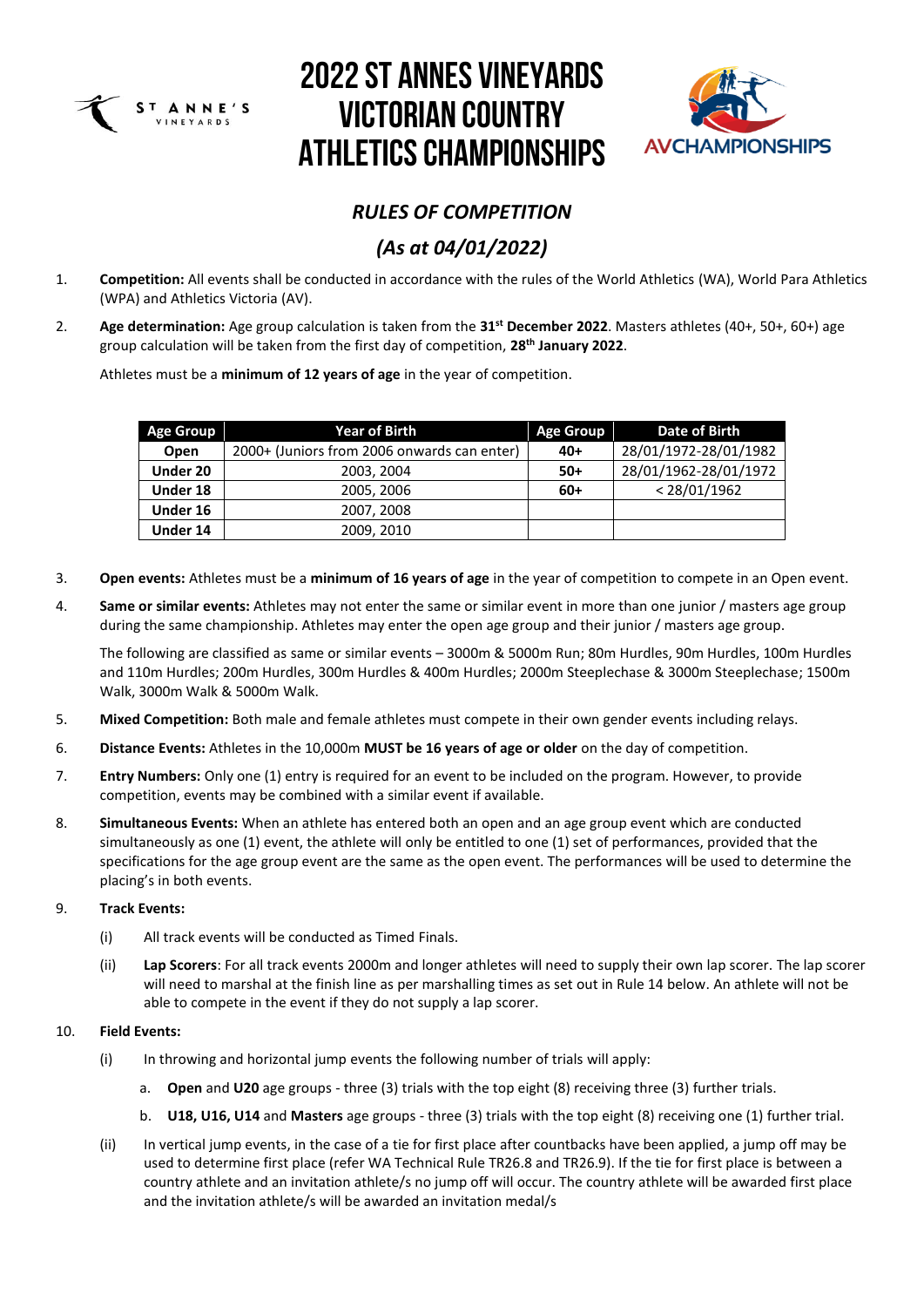



#### 11. **Vertical Jumps starting heights:**

|                  | <b>High Jump</b> |            | <b>Pole Vault</b> |                   |  |  |
|------------------|------------------|------------|-------------------|-------------------|--|--|
| <b>Age Group</b> | Women            | <b>Men</b> | Women             | Men               |  |  |
| Open             | 1.35m            | 1.45m      | 2.20 <sub>m</sub> | 2.60m             |  |  |
| Under 20         | 1.35m            | 1.45m      | 1.60m             | 2.60m             |  |  |
| Under 18         | 1.35m            | 1.45m      | 1.60m             | 2.10 <sub>m</sub> |  |  |
| Under 16         | 1.25m            | 1.30m      | 1.60m             | 1.60m             |  |  |
| <b>Under 14</b>  | 1.05m            | 1.10m      | 1.40m             | 1.40m             |  |  |
| $40+$            | 1.05m            | 1.25m      | 1.40m             | 1.60m             |  |  |
| $50+$            | 1.05m            | 1.10m      | 1.40m             | 1.60m             |  |  |
| 60+              | 1.00m            | 1.10m      | 1.40m             | 1.60m             |  |  |

Where age groups have been combined into the one event for scheduling purposes and there are different starting heights for the age groups, an athlete can only commence jumping/vaulting at their age groups starting height.

12. **Check-In:** Athletes will only be required to check in for the following track events: **100m, 200m, 400m, 800m** and **all hurdles.** Athletes must report to the ATHLETE TIC AREA no later than **60 minutes prior to the start time** of the event they have entered and sign in. Failure to do so will result in not being included in the heats of the event.

There is **NO** check in for all other track events and all field events, athletes are to marshal directly at the event site as laid out in Rule 13 below.

If you believe you will be running late for your Check-In time for the 100m, 200, 400, 800m or any hurdle event, please text Athletics Victoria on the following number **0447 202 160** with your name, age group and event.

13. **Call Room:** There will be **NO** call room in operation at the Victorian Country Athletics Championships. Thus, all athletes must marshal directly to the competition area by the time indicated below. Athletes are to ensure that they bring all required clothing and footwear as they will not be permitted to leave once, they have marshalled.

The closing times for marshalling are:

| <b>Event</b>            | Time   | Event                                          | Time   |
|-------------------------|--------|------------------------------------------------|--------|
| Pole Vault              | 45 min | Discus, Shot Put, Javelin & High Jump   20 min |        |
| Hammer                  |        | 30 min   Hurdles & Steeplechase                | 20 min |
| Long Jump & Triple Jump |        | 25 min   All other track events                | 15 min |

- 14. **Clash of Events:** If an athlete has a clash of events, they will need to report to the competition area of their second event and report to the event official that they will be late marshalling to that event due to a clash with another event.
- 15. **Not permitted to compete:** Any athlete who has not previously reported to the event official due to a clash of events and arrives at the event site after the commencement of the first trial of the field event or in the case of track events, after the start of the first heat will not be allowed to compete in that event. *(Also refer to Rule 12-Check in for track events)*. They will be deemed a non-starter and will be scratched from the event. In the case of field events, if an athlete who has previously reported to the event and arrives after the start of the event, they will forfeit any warmup trials. Where an athlete has checked in for an event and subsequently fails to compete, they will not be allowed to compete in any further events for the rest of the competition (refer WA Technical Rule - TR4.4) without a valid medical certificate.
- 16. **Uniforms:** athletes MUST be attired in their official registered club uniform with their current Athletics Victoria registration numbers firmly affixed (refer WA Technical Rule - TR 8). Athletes competing by invitation MUST compete in their club, state, or national uniform.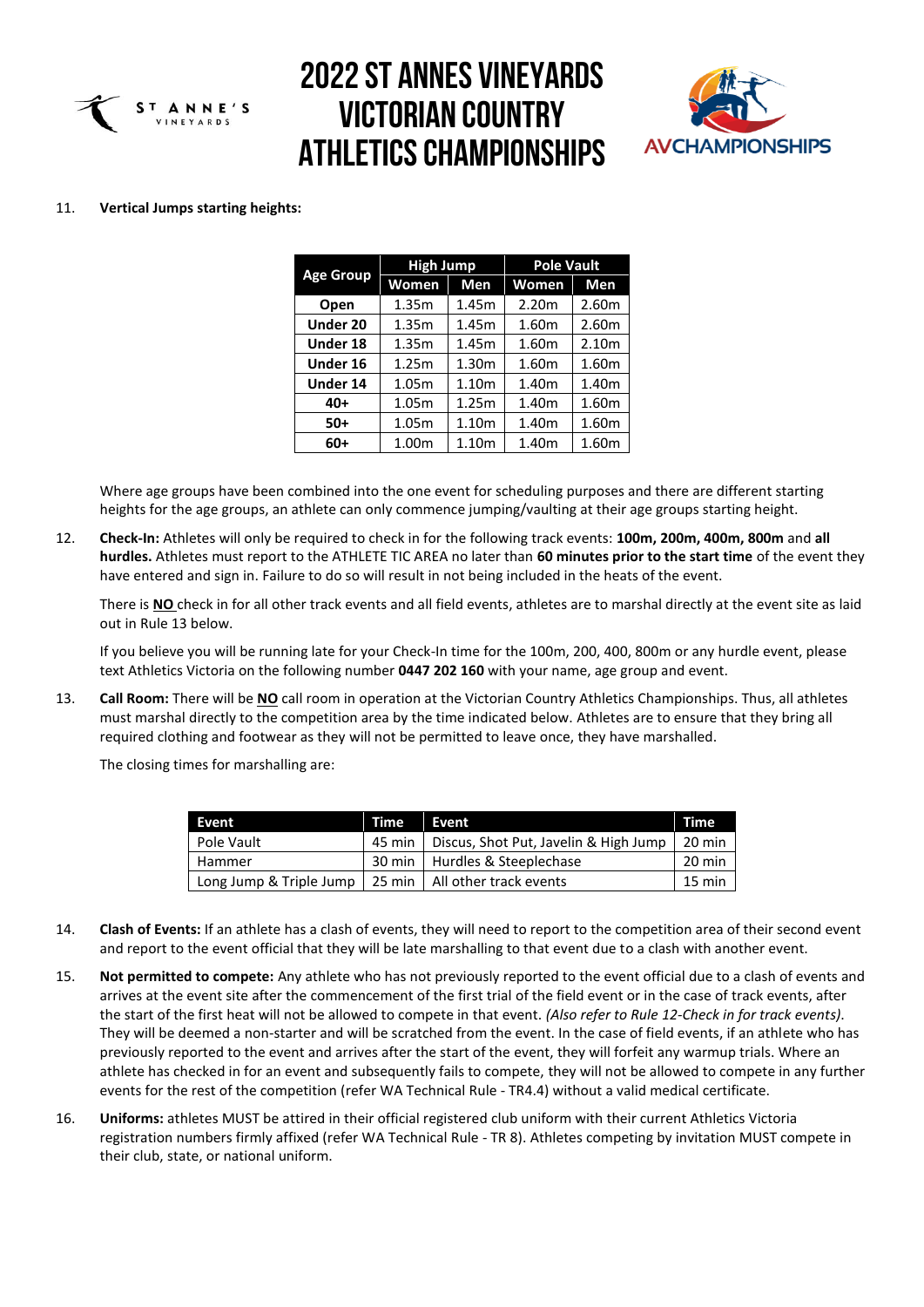



17. **Footwear:** Footwear must comply with the World Athletics Shoe Rules (WA Technical Rule – TR 5) available by clicking [HERE.](https://www.worldathletics.org/download/download?filename=3999153a-9140-46f6-adc6-0fcd3816350d.pdf&urlslug=Technical%20Rules%20(amendment%20to%20Rule%205)%20)

Track spikes must be of WA approved shape (conical is preferred) and be no greater than 7mm in length for track events. Spikes for javelin and high jump events must be conical in shape and a maximum of 9mm.



- 18. **Private Implements:** Only implements provided and previously tested by the Technical Manager may be used. Athletes wishing to use private implements must lodge them with the Technical Manager **NO LATER THAN 2 hours** prior to the scheduled starting time of the event. The implement will be retained until the completion of that event and will be available for all athletes in that event to use.
- 19. **Invitation Athletes:** All AV metro club and interstate athletes are invitation athletes at the Victorian Country Championships and are ineligible to hold a Victorian Country Title.
- 20. **Progression for field event additional rounds:** Where there are more than three rounds of trials in a field event, invitation athletes can only make up 50% of the field for the additional round(s), therefore at least four AV country registered athletes are to progress through to the additional round(s). If there are not enough AV country registered athletes to fill the four places in the additional round(s), additional invitation athletes will be progressed.
- 21. **Starting Blocks and Start Rules:** The use of starting blocks is compulsory for all open and junior athletes (including para classes T11-13 & T20 as per WPA Rule 17) competing in events up to and including 400m. Masters athletes are not required to use starting blocks and do not need to start from a crouched position or have both hands in contact with the track for any race. Only starting blocks supplied by Bendigo Regional Athletics Complex are to be used (no private blocks).
- 22. **Hip Numbers:** Athletes in events 800m or longer (and the last athlete in the 4x400m relay) will be required to wear hip numbers on both hips (two cameras operating) to assist with photo finish to identify athletes. Hip numbers will be distributed at the start line during the marshalling period. Hip numbers are required to be visible and not obscured by clothing.

#### 23. **Relays:**

(i) Entries for relays **MUST** be completed online by clubs. This can be done via the club portal the same way clubs enter the Victorian Track Relay Championships.

#### (ii) **Relay Check in forms:**

- a. All team check in forms must be submitted to Administration by **1.00 PM** on **Saturday 29 th January**. Any team that does not check in by this time will be scratched from the event.
- b. Any four athletes, from among those eligible for the club, may be used in the composition of the relay team.
- c. Should any team run any athletes in a different order to what was signed and submitted on their team sheet, substitution form or running order form they will be disqualified from that race.

#### (iii) **Substitution & Running Order forms:**

- a. The composition of a team and the order of running for a relay shall be officially declared **no later than one hour before the marshal time** (75 minutes prior to event start time).
- b. If there is a substitution of athletes from your Relay Check-In Form, you must complete a Substitution Form.
- c. If you are only changing the running order, this must be submitted on a Running Order Change Form.
- d. Further alterations must be verified by a medical officer or first aid and may be made only until the marshal time for the particular heat in which the team is competing. The team shall compete as named and in the declared order. If a team does not follow this Rule, it shall be disqualified.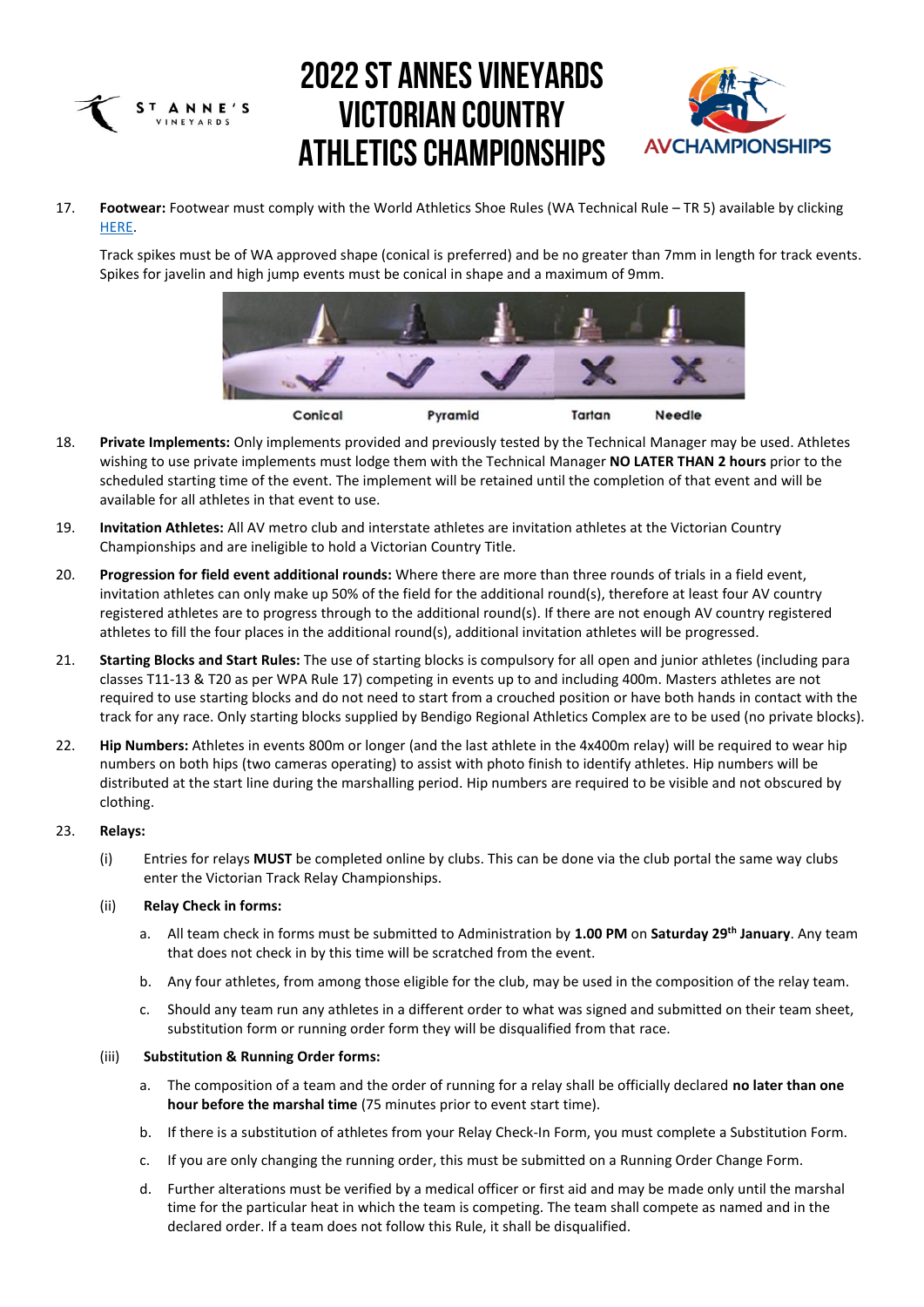



#### 24. **Protests:**

- (i) Any enquires regarding entries; check-in or reporting at the Championships on the days of competition shall be made to the Administration Delegate or Competition Manager.
- (ii) Any protest regarding the competition, shall in the first instance, be made orally to the Referee by the athlete or by a person acting on his/her behalf, within 30 minutes of the official announcement of the result.

The Referee may decide on the protest or may refer the matter to the jury of appeal. If the Referee makes a decision, the athlete may appeal to the jury within 30 minutes of the Referees decision.

Appeals must be in writing, signed by the athlete (or a responsible adult on behalf of the athlete) and submitted to the Administration Manager located in Administration. The protest must be accompanied by a deposit of \$50.00 which may be forfeited should the protest be considered frivolous (World Athletics Rule TR 8). Protest/appeal forms are available at Administration.

- 25. **Presentations:** Will be made as soon as possible after the event. All placegetters are asked to assist with this procedure by going with an Official at the completion of the event to the presentation area. Each athlete must wear either their competition singlet or tracksuit top for presentations. Medallions will be presented to competitors placed first, second and third. Victorian Country Championship medallions will be reserved for the best three (3) placed Victorian Country athletes. Invitational medals will be given to any metro or interstate athletes who compete and place in the top 3 before country athletes.
- 26. **Records:** all athletes wishing to break a record, must report this to Administration 2 hours prior to the event.
- 27. **Athletics Victoria Contact Information:** please contact AV for any questions regarding the Victorian Country Athletics Championships call Sport Delivery on 03 7032 8400 and select Option 1 or via email to [sportdelivery@athsvic.org.au](mailto:sportdelivery@athsvic.org.au)